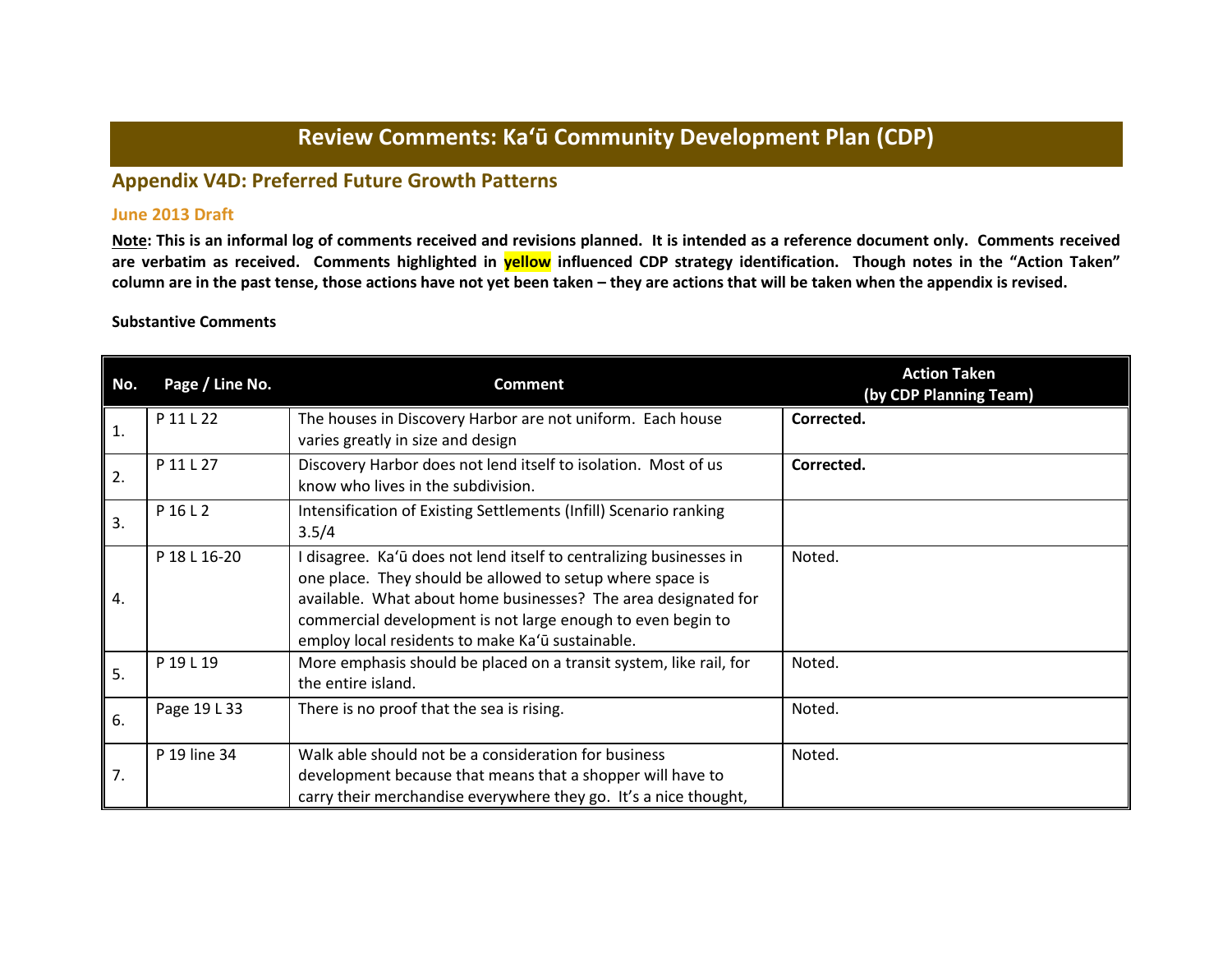| No.  | Page / Line No. | Comment                                                                                                                                 | <b>Action Taken</b><br>(by CDP Planning Team) |
|------|-----------------|-----------------------------------------------------------------------------------------------------------------------------------------|-----------------------------------------------|
|      |                 | but impractical.                                                                                                                        |                                               |
| l 8. | P 20 Line 6-7   | If this is going to be implemented, then the County has to allow<br>these areas to be developed instead of denying them!                | Noted.                                        |
| 9.   | P 21 Line 22-23 | Over 50% of population of Ka'ū in Ocean View. Most population<br>growth potential Ocean View. Least services currently and<br>proposed. | Noted.                                        |